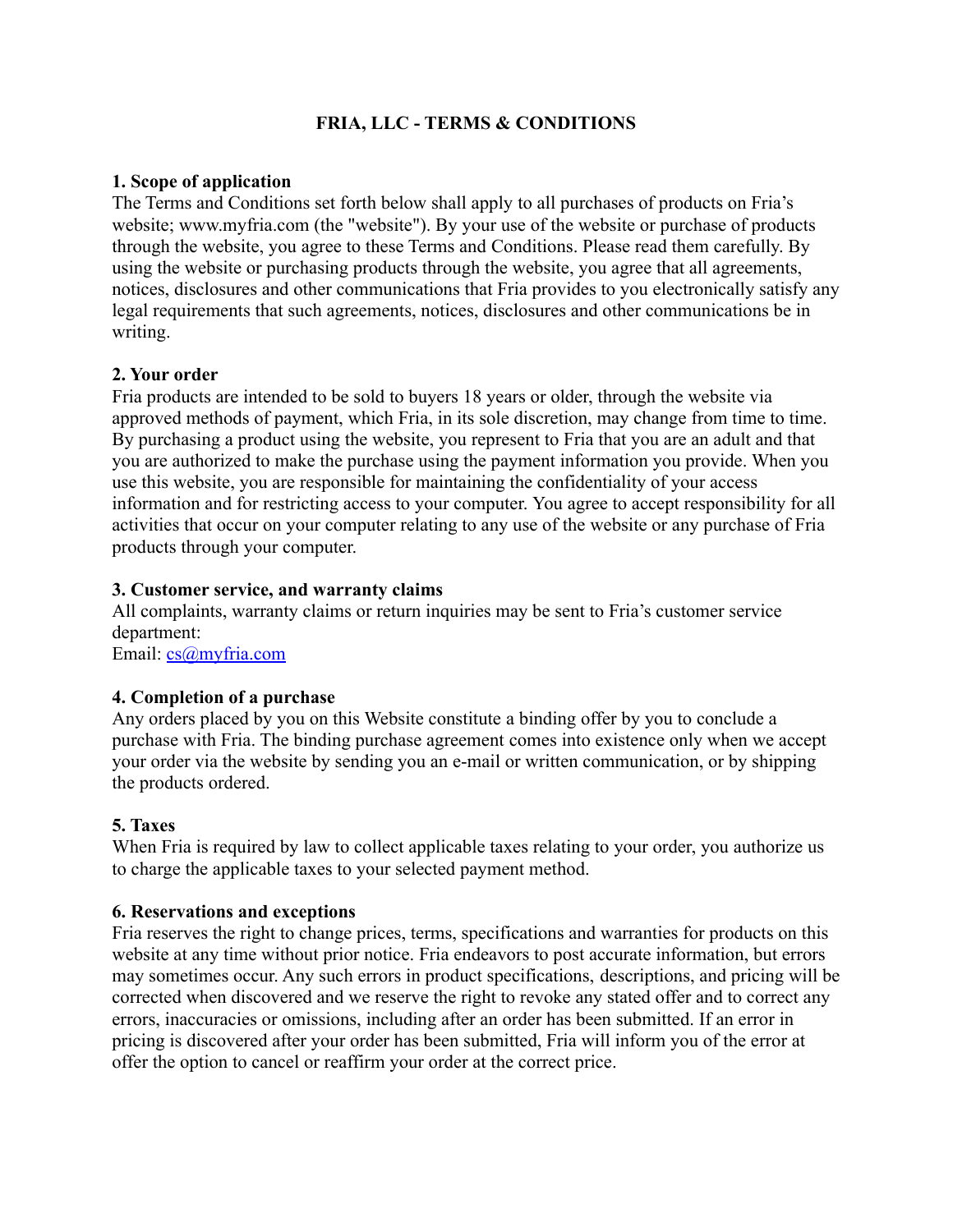## **7. Product availability**

Fria reserves the right to limit the number of products that may be sold to a customer. Fria reserves the right to reject orders from customers if there is reasonable belief that customer is in violation of these Terms and Conditions, or if customer is engaging in fraudulent or other criminal activities.

### **8. Terms of payment**

The purchase price for the products ordered by you is due upon the shipment of your order by Fria, along with the cost of shipping and handling and applicable taxes.

### **9. Delivery and reservation of title**

The products ordered by you will be delivered to the address entered by you at the point of sale.

### **10. Right to cancel the purchase**

You may cancel this purchase for any reason up to thirty (30) days with proof of purchase. If you cancel this purchase, Fria will, upon receipt of the returned products, refund or credit any payments you have made for the ordered products.

You may obtain further information and assistance concerning the return of the products ordered by selecting "MY ACCOUNT" from the website menu. To cancel the purchase, you must send a written notice via email specified above in paragraph 3 within thirty (30) days of your receipt of the products and receive a return shipping label from Fria Customer Service. You are responsible for the costs and arrangements for the shipment of the products to be sent back to Fria. You must take reasonable care that the products are not damaged during their return. You will have to return all the items that were part of the original order to receive full credit or refund.

# **11. Limited Warranty**

We offer a one-year warranty for Jewelry and Accessories. ANY WARRANTY IMPLIED BY STATE LAW ON THIS PRODUCT IS ALSO LIMITED IN DURATION TO THE LENGTH OF THIS EXPRESS WARRANTY. Email: [CS@myfria.com](mailto:CS@myfria.com)

#### **12. Applicable law**

By using this website, you agree that the laws of the state of New Jersey shall govern these Terms and Conditions without giving effect to any conflict of laws principles. Fria reserves the right to make changes to the website and these Terms and Conditions at any time by updating this posting. By using the website, you agree to be bound by the Terms and Conditions in effect at the time of your use or purchase.

The above limitations of liability apply to all claims for damages no matter what the legal grounds may be, inclusive of tortuous acts; they do not apply to potential liability according to the regulations on product liability. The rights of the consumers based on the consumer protection laws in force are not affected. Email: [cs@myfria.com](mailto:cs@myfria.com)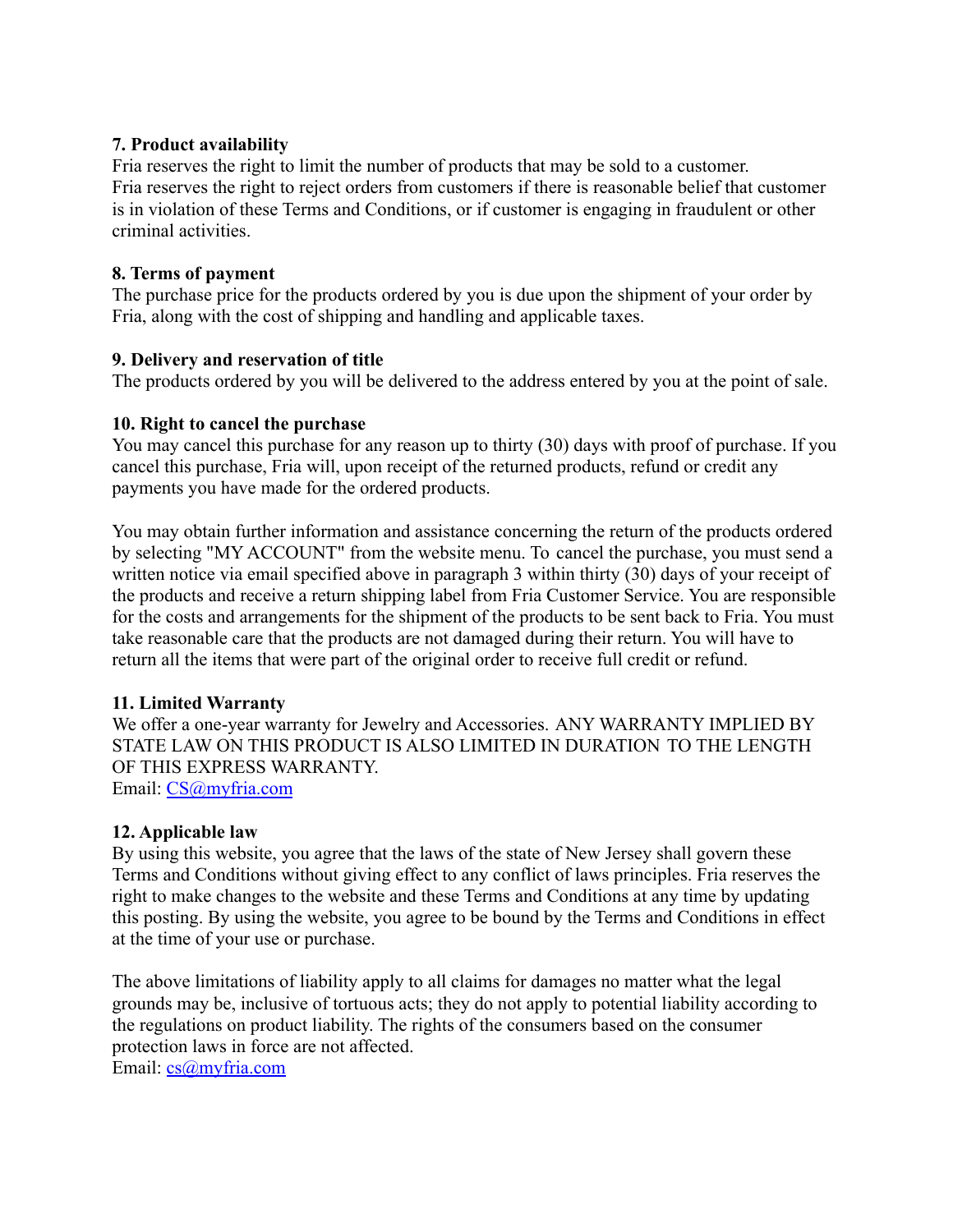## **13. Proprietary rights**

Content included on or comprising the website, including information, data, software, photographs, graphs, videos, typefaces, graphics, music, sounds and other material (collectively "content") are protected by copyrights, trademarks, patent or other proprietary rights. All content is copyrighted as a collective work under the U.S. copyright laws and Fria owns, to the fullest extent allowed by such laws, the copyright in the selection, coordination, arrangement and enhancement of such content. Except as expressly authorized or licensed, you may not copy, modify, remove, delete, augment, add to, publish, transmit, participate in the transfer or sale, lease or rental of, create derivative works from or in any way exploit any of the content, in whole or in part.

### **14. Complete agreement**

You may not modify, delete or amend these Terms and Conditions in any manner without the express written agreement of Fria.

### **15. Headings**

The section headings used in these Terms and Conditions are for convenience only and do not form a part of these Terms and Conditions and no construction or inference shall be derived from them.